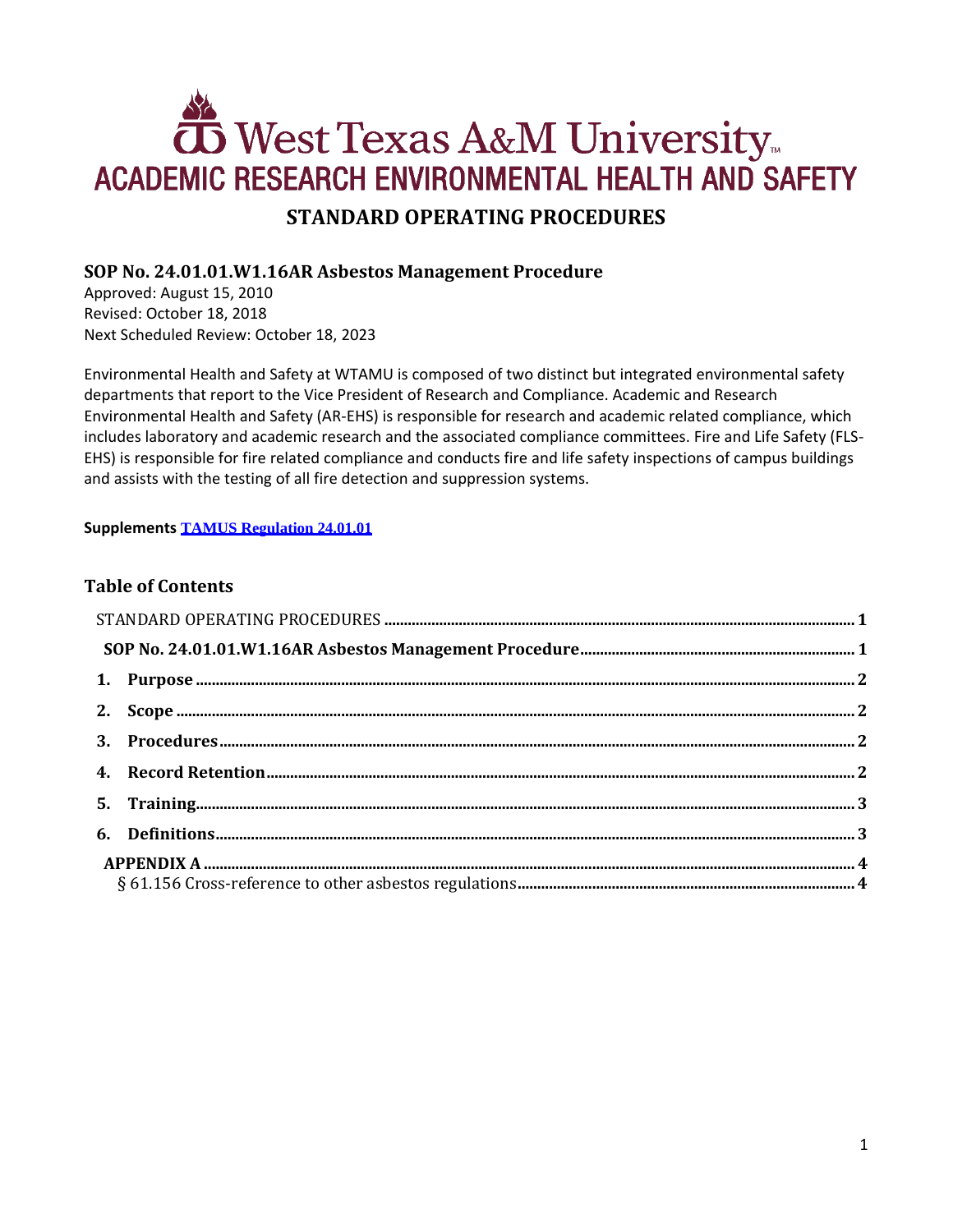# <span id="page-1-0"></span>**1. Purpose**

The purpose of this program is to advise and provide guidance for compliance with regulations that apply to public buildings including, but not limited to:

- Texas Asbestos Health Protection Rules (25 TAC 295.31-73)
- EPA National Emission Standards for Hazardous Air Pollutants (40 CFR Part 61, Subpart M)
- EPA Asbestos Worker Protection (40 CFR 763, Subpart G)
- $\triangleright$  Asbestos disposal (30 TAC 330.136)

#### <span id="page-1-1"></span>**2. Scope**

This procedure applies to all buildings and structures owned by West Texas A&M University, to all employees and students of the university, to all occupants of university buildings, and to the external organizations who may come into contact with or disturb asbestos-containing material in university buildings. This procedure applies to routine work during which an employee might encounter asbestos, as well as work undertaken to repair or remove asbestos-containing material.

#### <span id="page-1-2"></span>**3. Procedures**

According to the Texas Asbestos Health Protection Rules published in August 2000, "any person without appropriate valid license, registration, accreditation, or approved exemption to perform any asbestos-related activity is subject to administrative or civil penalty under the Texas Asbestos Health Protection Act."

If you suspect any asbestos containing materials (ACMs) are present in any WTAMU facility, do not disturb the suspected material and contact AR-EHS immediately. *DO NOT disturb the materials*.

AR-EHS will contact the Physical Plant who will contact a licensed asbestos contractor to take samples and assess the steps needed for abatement.

#### <span id="page-1-3"></span>**4. Record Retention**

No official state records may be destroyed without permission from the Texas State Library as outlined in [Texas](http://www.statutes.legis.state.tx.us/?link=GV) [Government Code, Section 441.187](http://www.statutes.legis.state.tx.us/?link=GV) an[d 13 Texas Administrative Code, Title 13, Part 1, Chapter 6, Subchapter A,](http://txrules.elaws.us/rule/title13_chapter6_sec.6.7)  [Rule](http://txrules.elaws.us/rule/title13_chapter6_sec.6.7) 6.7. The Texas State Library certifies Agency retention schedules as a means of granting permission to destroy official state records.

West Texas A&M University Records Retention Schedule is certified by the Texas State Library and Archives Commission. West Texas A&M University Environmental Health and Safety will follow [Texas A&M](https://www.wtamu.edu/webres/File/Risk%20Management/System-Records-Retention-Schedule.pdf) University [Records Retention Schedule](https://www.wtamu.edu/webres/File/Risk%20Management/System-Records-Retention-Schedule.pdf) as stated in the Standard Operating Procedure [61.99.01.W0.01 Records](http://www.wtamu.edu/webres/File/Risk%20Management/61.99.01.W0.01_PROCEDURE_Records%20Management_FINAL%20SIGNED.pdf)  [Management.](http://www.wtamu.edu/webres/File/Risk%20Management/61.99.01.W0.01_PROCEDURE_Records%20Management_FINAL%20SIGNED.pdf) All official state records (paper, microform, electronic, or any other media) must be retained for the minimum period designated.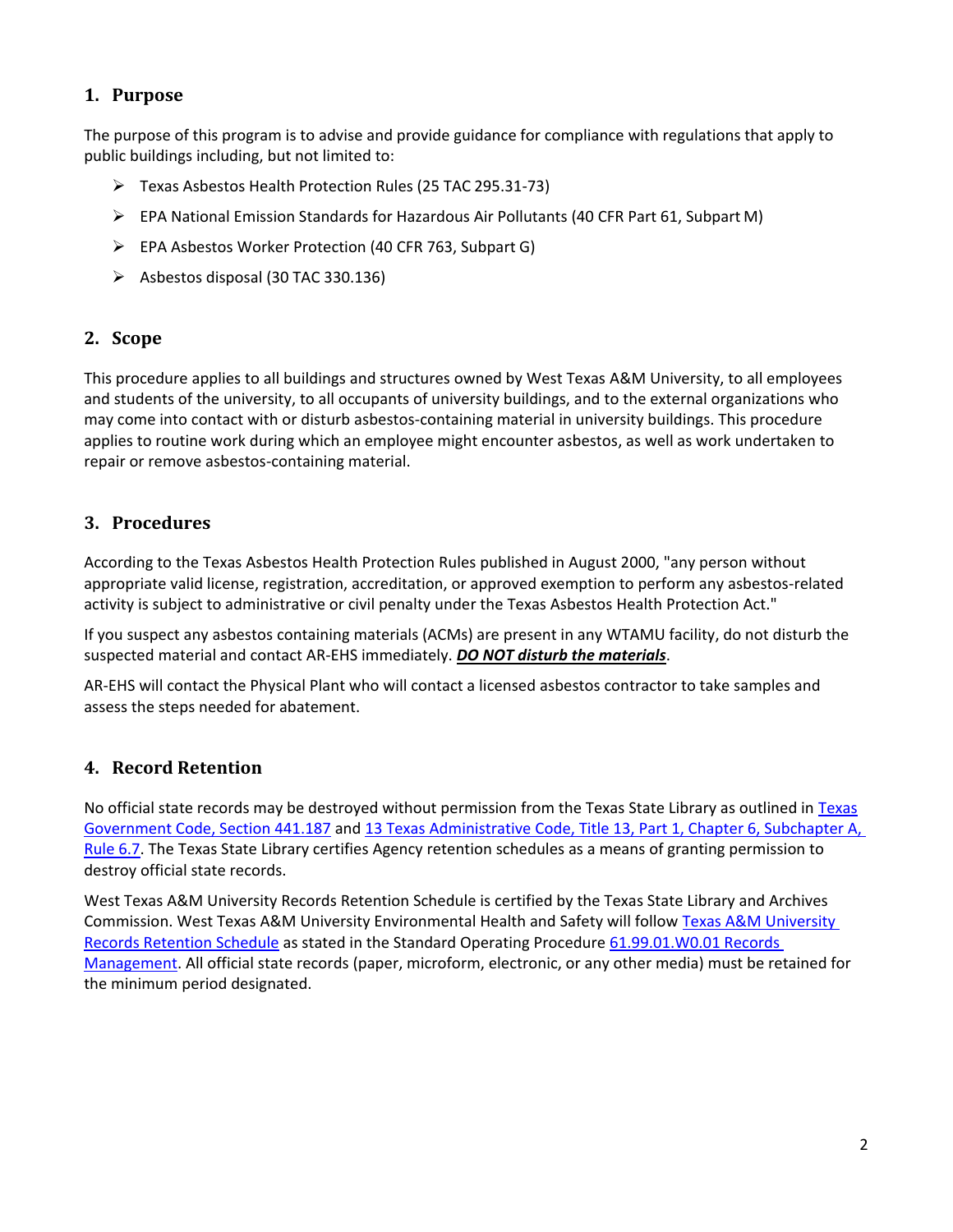# <span id="page-2-0"></span>**5. Training**

West Texas A&M University Environmental Health and Safety will follow the Texas A&M University System Polic[y 33.05.02 Required Employee Training.](http://policies.tamus.edu/33-05-02.pdf) Staff and faculty whose required training is delinquent more than 90 days will have their internet access terminated until all trainings are completed. Only Blackboard and Single Sign-on will be accessible. Internet access will be restored once training has been completed. Student workers whose required training is delinquent more than 90 days will need to have their employment terminated by their manager.

#### <span id="page-2-1"></span>**6. Definitions**

*Asbestos-containing material (ACM)*: Materials or products that contain more than 1.0% of any kind of combination of asbestos, as determined by the Environmental Protection Agency's (EPA) recommended methods, listed in EPA/600/R-93/116, July 1993 "Method for the Determination of Asbestos in Bulk Building Materials." This means any one material component of a structure or any layer of a material sample. Composite sample analysis is not allowed.

*Asbestos-related activity*: The disturbance (whether intentional or unintentional), removal, encapsulation, or enclosure of asbestos, including preparations or final clearance, the performance of asbestos surveys, the development of management plans and response actions, asbestos project design, the collection or analysis of asbestos samples, monitoring for airborne asbestos, bidding for a contract for any of these activities, or any other activity required to be licensed under the Texas Asbestos Health Protection Act.

**Contact Office** WTAMU Environmental Health and Safety (806) 651-2740